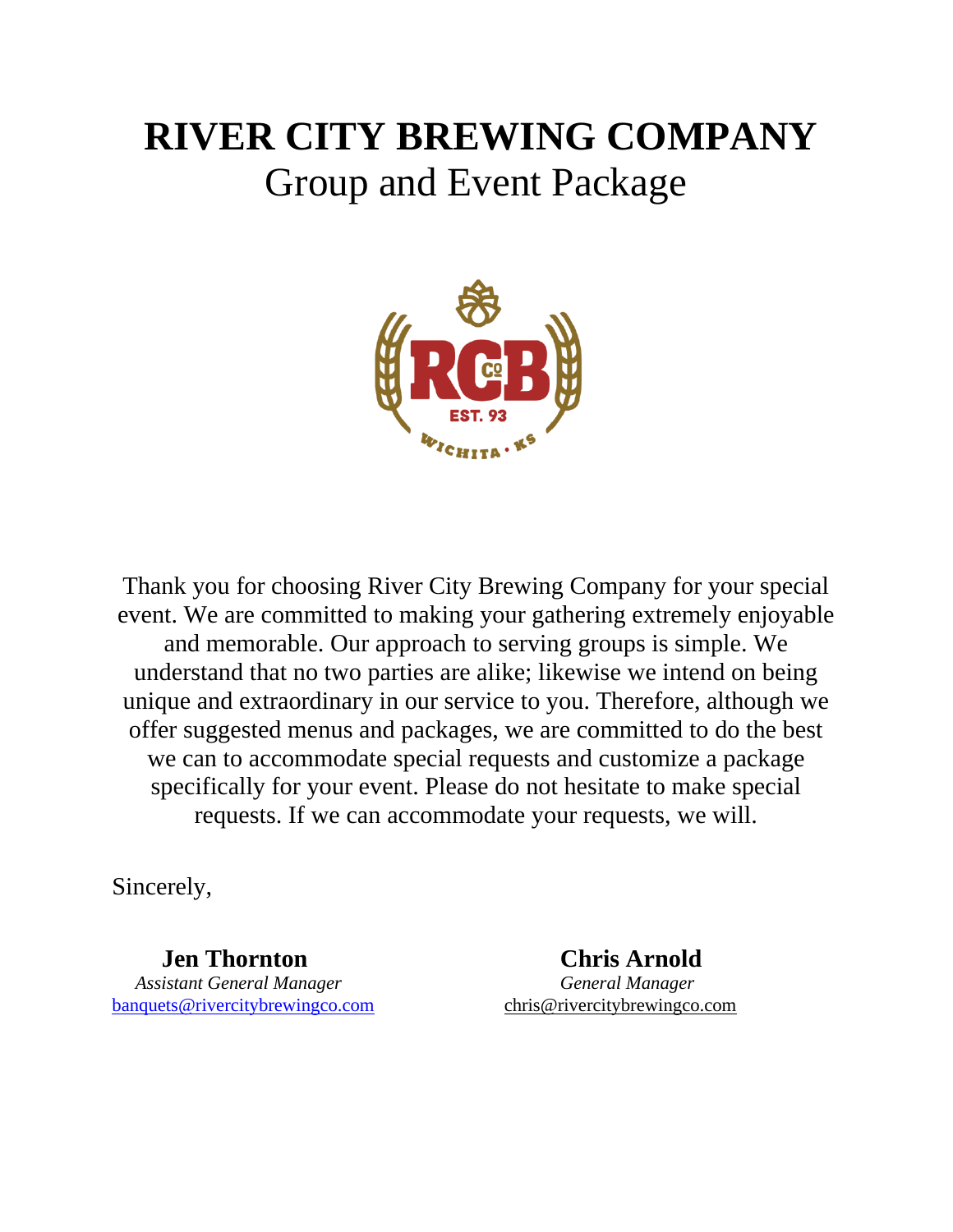# **HOT APPETIZERS**

## **Crisp Fried Chicken Tenderloins (\$3.00 each) \*minimum of 20\***

Buttermilk battered chicken tenderloins served with honey mustard and BBQ sauce.

### **Wings, Wings & More Wings (\$ MARKET PRICE/ each) \*order of 20 wings\***

We order the biggest wing available and grill them to perfection! Then we fry them and toss them in your choice of **Buffalo** or **Chipotle BBQ**

### **Shrimp Stuffed Mushroom Caps (\$3.00 each) \*minimum of 20\***

### **Microbrew Queso (\$3.00 per person) \*minimum of 20\***

Enjoy a spicy blend of cheeses, jalapenos, tomatoes, and our Rock Island Red ale served with home style tortilla chips.

### **Spinach Artichoke Dip (\$4.00 per person) \*minimum of 20\***

A creamy blend of spinach, artichoke hearts, roasted garlic & a medley of melted cheese. Served with home-style tortilla chips and cucumbers.

### **Stuffed Jalapenos (\$2.00 each) \*minimum of 20\***

Fresh jalapenos stuffed with cream cheese, Cheddar Jack cheese, bacon and cilantro.

### **Taco Dip (\$4.00 per person) \*minimum of 20\***

Beef, cream cheese, chiles, corn, black beans, tomato, onion, avocado, cilantro, and jalapeno

### **Buffalo Chicken Dip (\$4.00 per person) \*minimum of 20\***

Bright spicy mix of cheeses, hot sauce, and shredded chicken

## **Jalapeno Dip (\$4.00 per person) \*minimum of 20\***

Creamy blend of cheeses, bacon, and jalapenos.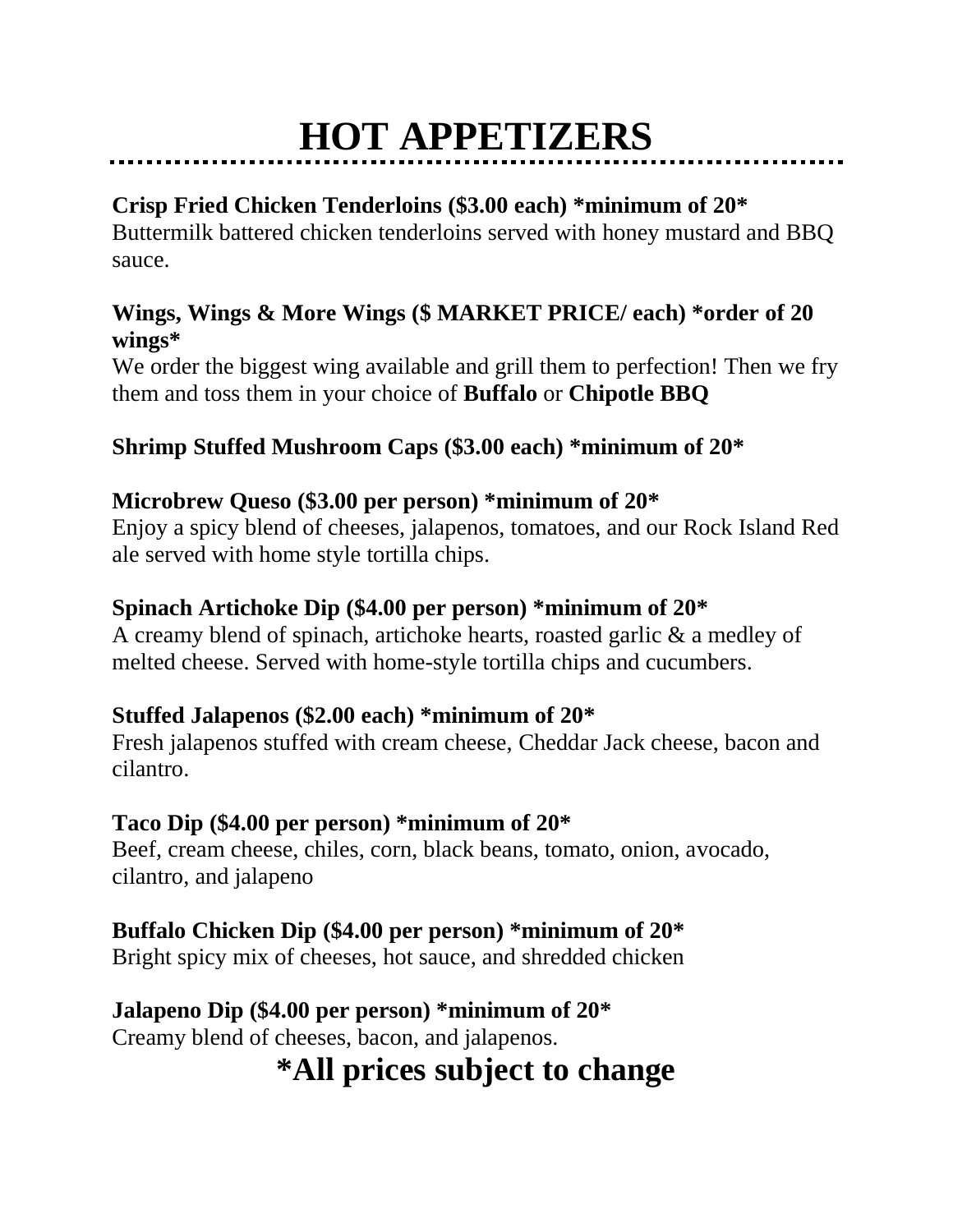# **COLD APPETIZERS**

## **Cocktail Shrimp (\$30) \*1 lb. Approx. 55 shrimp\***

Boldly seasoned and peeled shrimp served chilled with cocktail sauce for dipping.

## **Vegetable Crudités \$40/ Small Board \$90/ Large Board**

An assortment of fresh, artisan cut vegetables served with homemade creamy dill dip.

## **Smoked Turkey Pinwheels (\$30) \*count of 24\***

Sun dried tomato tortillas wrapped around layers of thinly sliced smoked turkey, spinach, and a creamy blend of cheeses.

## **Finger Sandwiches \*minimum of 12 each\***

**Turkey** (with swiss, mayo, lettuce, tomato and onion) **\$2.50 each Ham** (with swiss, mayo, lettuce, tomato and onion) **\$2.50 each** 

## **Chips & Salsa (\$2.00 per person) \*minimum of 20\***

Home style tortilla chips served with fire roasted salsa.

## **Brewers Board \$150.00/ Large Board**

3 assorted meats, 3 assorted cheeses, seasonal fruit, accoutrements, Lavash bread

## **Sausage Board \$150.00/ Large Board**

3 assorted sausages, assorted cheeses, accoutrements, Bavarian pretzels

## **Fruit Board \$60/ Small Board \$100/ Large Board**

Assorted seasonal fruit, honey whipped cream cheese, accoutrements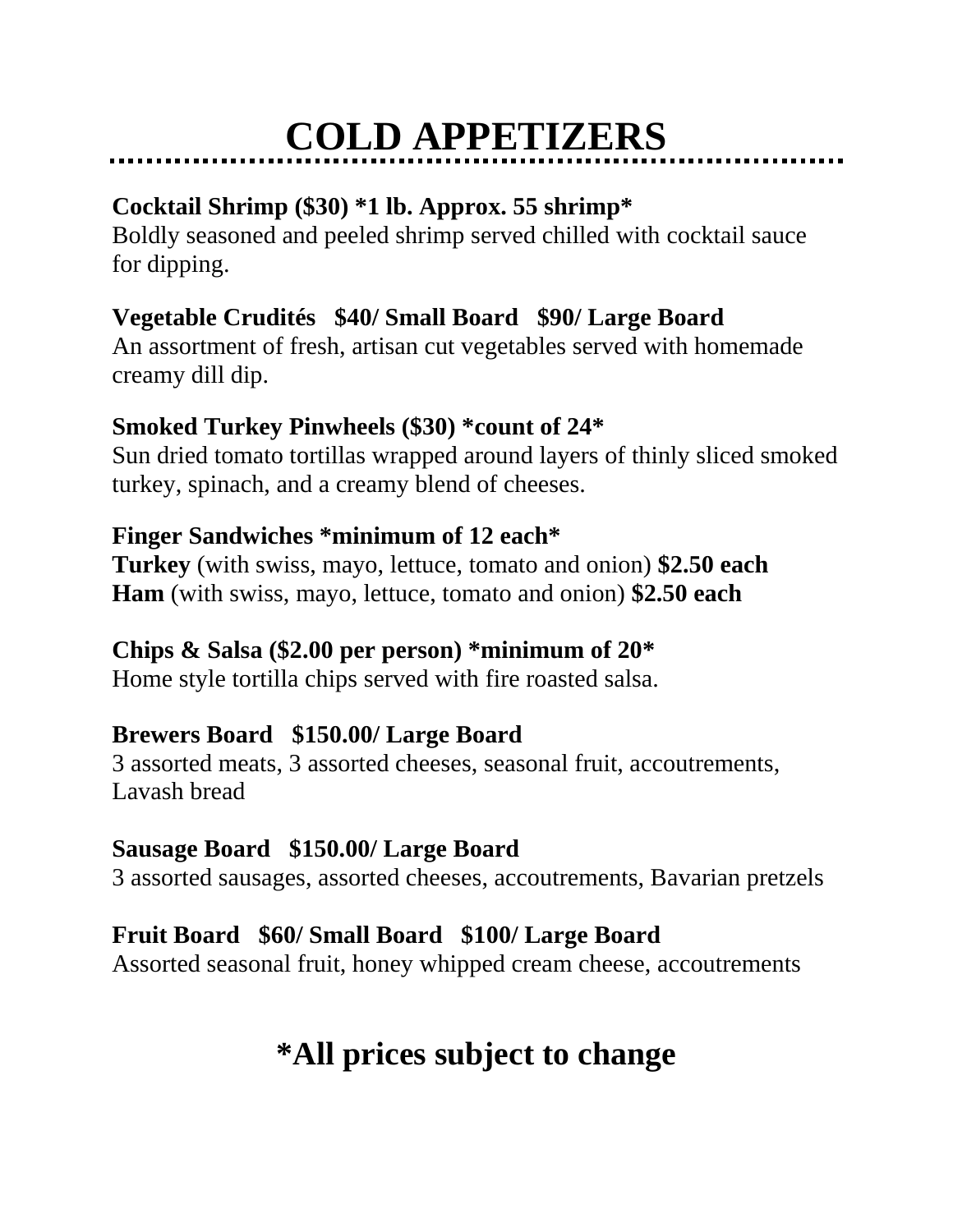# **Dinner Entrees**

**Mac 'N Cheese (\$10 per person)** Big shell pasta in a creamy cheese sauce topped with bread crumbs.

**Sirloin (\$ MARKET PRICE)** USDA Choice Sirloin seasoned and grilled the way you like it. Served with mashed potatoes and veggies.

**Cajun Shrimp Pasta (\$15 per person)** Seasoned shrimp tossed with onions, peppers, and tomatoes in a house made Cajun cream sauce.

**Caprese Chicken (\$14 per person)** Marinated grilled chicken, fresh baby mozzarella, tomato, and fresh basil with a balsamic reduction. Served with broccoli.

**Grilled Salmon (\$19 per person)** Salmon seasoned and grilled to perfection. Served with rice and fresh veggies.

**Steak Tips (\$16 per person)** Tender steak, peppers, mushrooms with a blue cheese sauce and mashed potatoes.

**Bone-In Pork Chop (\$18 per person)** Served with mashed potatoes and broccoli.

**Cowboy Ribeye (\$ MARKET PRICE)** USDA Choice Ribeye seasoned and grilled the way you like it. Served with mashed potatoes and veggies.

All Dinner Entrees require a minimum order of 10 entrees of each item. You are welcome to give guests up to 2 options. We would need a final list including their name and their menu selection two weeks prior for plated meals.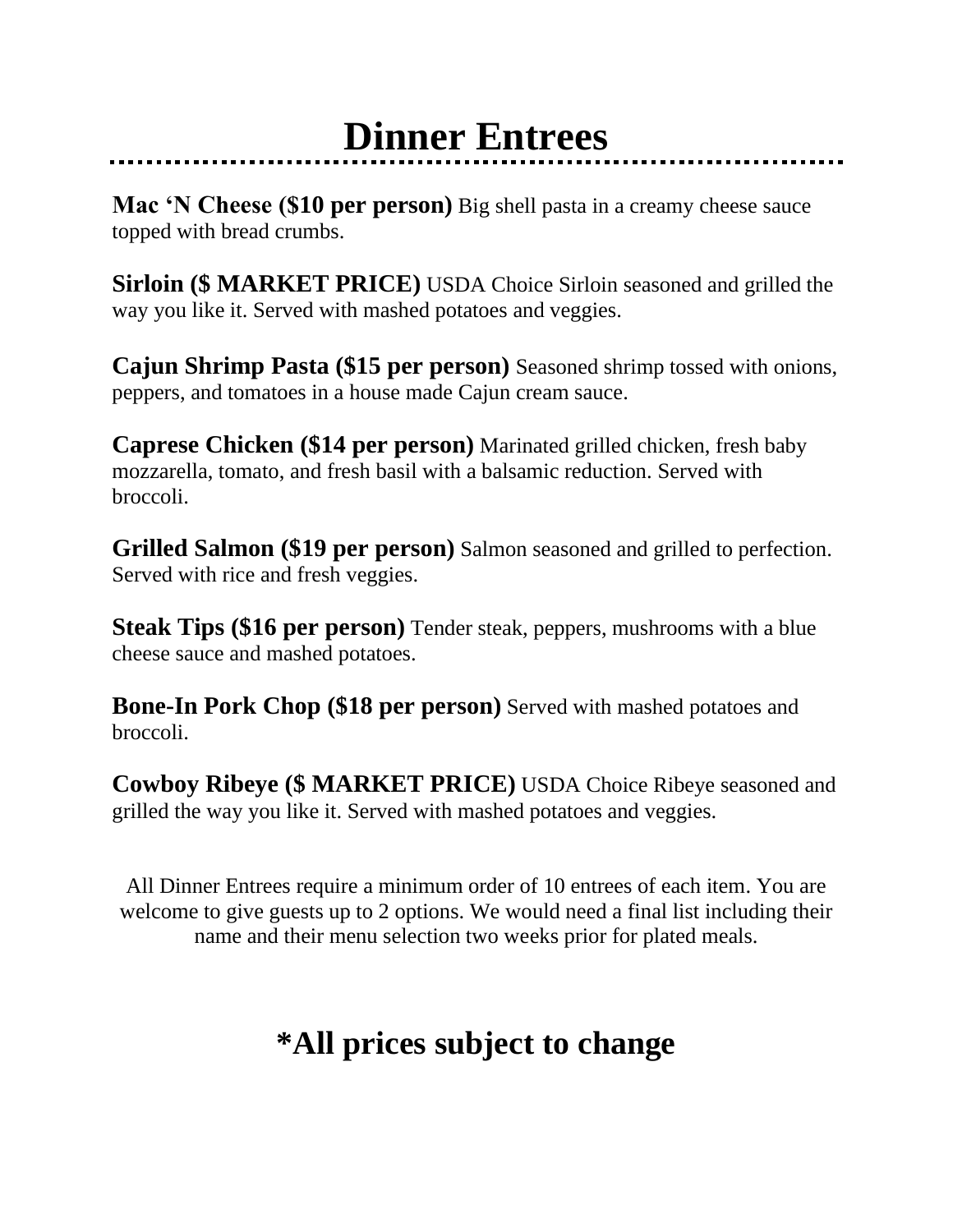# **Themed Buffets**

**Buffets are priced complete with a plated garden salad with ranch dressing and soda, iced tea, or coffee. Each buffet requires a minimum of 20 people.**

## **Fully Stocked Taco Bar \$18 per person**

Served with Spanish rice. Seasoned steak and chicken with lettuce, diced tomatoes, sour cream, cheese, roasted diced potatoes and house made sauce. Includes chips and salsa. *Just \$2 more per person to add cheese enchiladas!*

## **Sunday Dinner \$18 per person**

Served with fresh vegetables, mashed potatoes and any one of the following options: Meatloaf, Pot Roast or Grilled Chicken Breast*.* Includes bread.

Served with fresh vegetables and any one of the following options: Lasagna Mac or Alfredo with your choice of chicken or shrimp. Includes garlic bread.

Includes mashed potatoes, baked beans, and your choice of one of the following options: Dry Rubbed Brisket, Grilled Chicken Breast or Pulled Pork. Includes bread.

### **We will serve the buffet to ensure you will not run out of food**

For an additional \$1 per person you may add an extra entrée option. Guests will have the option to choose between one or the other, or some of both on the buffet.

*Add our famous Mac N Cheese as a side to any buffet for \$2 per person.*

# **\*All prices subject to change**

# **BBQ Cookout \$18 per person**

**Little Italy \$18 per person**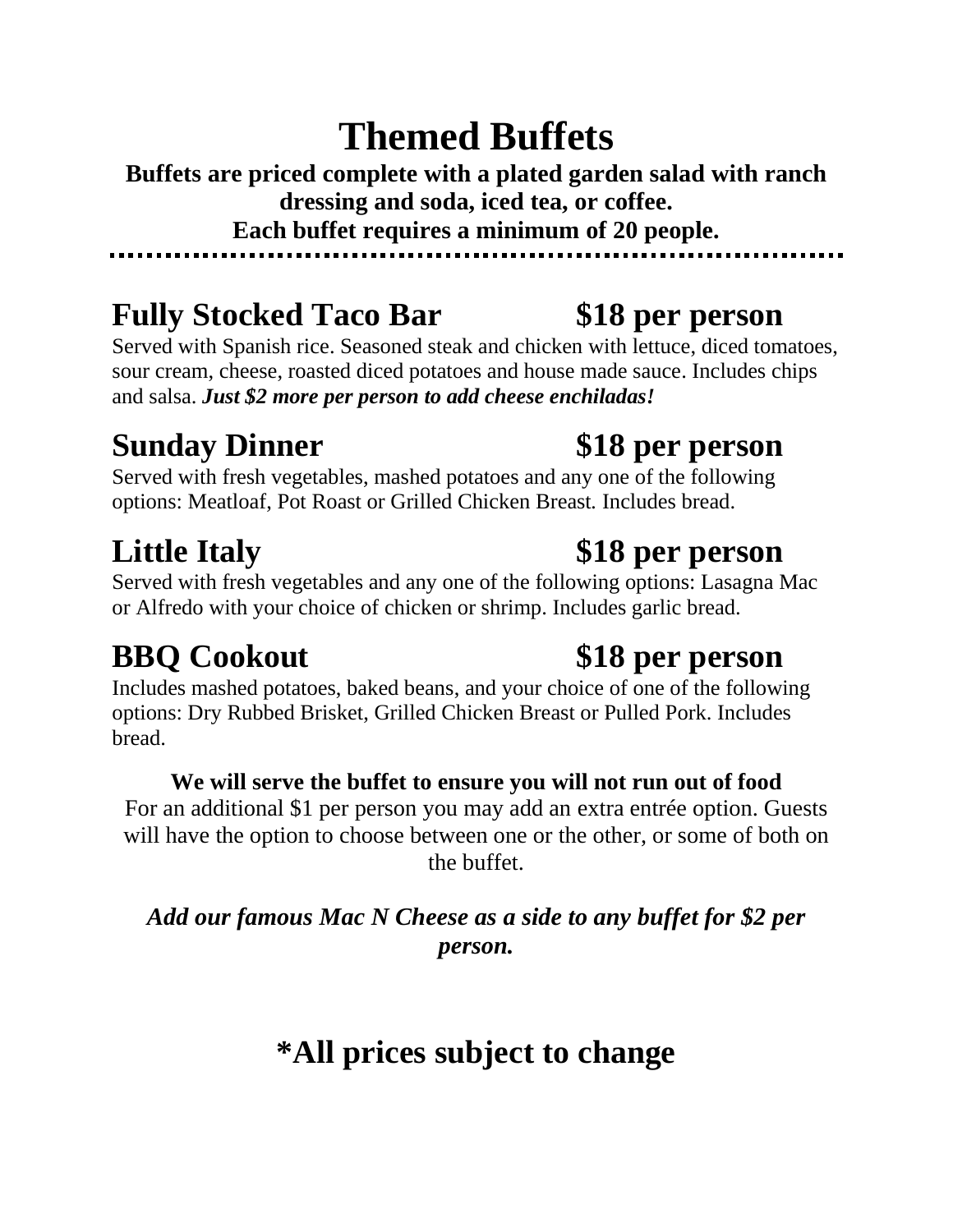## **Pizza, Pizza, and More Pizza \$15 per person**

A variety of our made from scratch pizzas cut into squares. \*Available for parties of 40 or less\*

# **Backyard Cookout \$13 per person**

Served with rough cut fries and all of your favorite fixins Add \$2 per person to add a brat and sauerkraut for everyone! Backyard Cookout *does not* include salad.

# **BREAKFAST OPTIONS**

## **Full Breakfast \$10 per person**

Biscuits and gravy, scrambled eggs, bacon, orange juice and coffee.

# **Light Breakfast \$6 per person**

Pastries, fresh fruit, orange juice and coffee.

*Ask about having Brunch items for your banquet!* 

# **DESSERTS**

**Lemon Berry Cheesecake \$8 each**

**Peanut Butter Cup Brownie \$7 each**